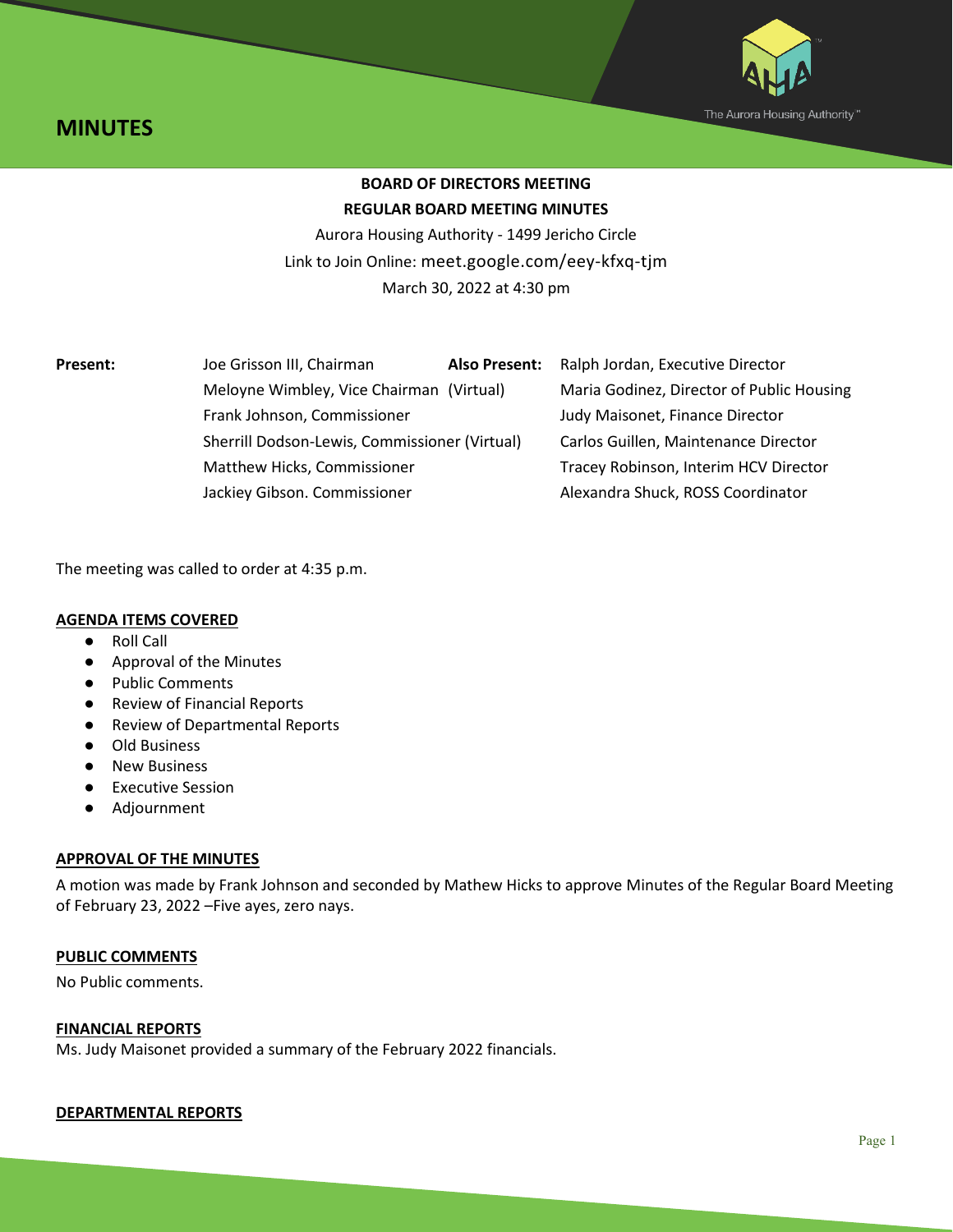## **Public Housing**

Ms. Maria Godinez provided a summary of her report highlighting that the AHA continues to partner with Northern Illinois Food Bank to provide a mobile food distribution to benefit multiple AHA sites and neighbours.

Ms. Godinez added that the monthly resident meeting resume in the month of March at all the sites. The meeting provides a platform for staff and residents to gather and share information and resources via partner agencies.

Lastly, Ms. Godinez mentioned regarding the MASS indicators, although the AHA had ended the previous month with a 97 percent occupancy, as on the meeting date the occupancy rate was at 99 percent.

All questions voiced were settled.

## **Resident Opportunities Self-Sufficiency (ROSS)**

Miss Alexandra Shuck read from her report. All questions/comments voiced were settled.

## **Housing Choice Voucher (Section 8)**

Mrs. Robinson read from her report. Her report, highlighting that there has been a total of 96 voucher issued with 24 families leased-up. Extensions are being granted to allow families to continue their search for a unit.

Emergency Housing Voucher wait list continues accepting applications. To date, there is 222 applicants on the waiting list with 149 having been pulled for final eligibility. 46 Emergency Housing Vouchers have been issued. 16 families have leased up.

The AHA is working with TEC to assist Emergency Housing Voucher (EHV) recipients in the search and lease up of available units.

### **Maintenance**

Mr. Carlos Guillen read from his report. He highlighted that maintenance staff continues to cleaning and disinfecting Centennial House and Maple Terrace. Maintenance staff has been completing drywall repairs in common areas such as hallways and stairwells as well as painting.

Three (3) units were turned for occupancy. Other activities included assisting with prepping for food distribution events, cleaning grounds at all sites, Cintas serviced all fire extinguishers at various sites, the installation of new heating pump at Centennial House by RMG Plumbing and lastly, ComEd repairs on a neutral fault at Foran Lane Scattered Site.

Mr. Guillen provided a list of unit turns that were completed. Mr. Guillen also provided a summary of work performed by contractors.

All questions/comments voiced were settled.

#### **Executive Report**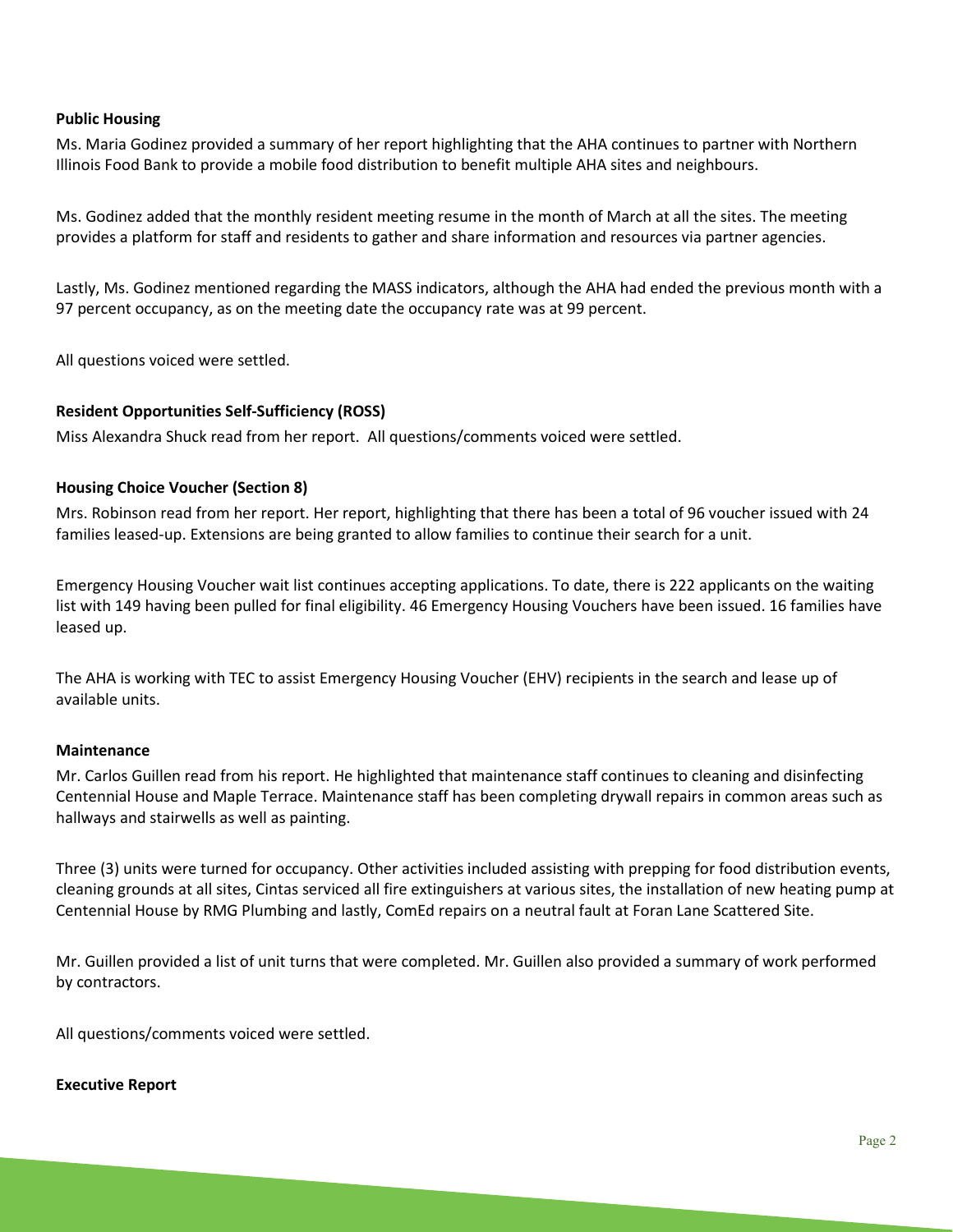Mr. Jordan read from his report, the AHA is providing customer service to residents. Resident meeting resumed in March at each site. All the meetings had great attendance.

The AHA continues making progress in administering the Emergency Housing Vouchers. The AHA has issued a total of 48 vouchers. The agency continues to meet weekly with its partners to provide updates and discuss issues. The agency has partnered with an agency called Tec services to provide assistance to our clients to find housing in the Aurora area.

Mr. Jordan added for regular voucher extension are being given. However, the AHA is reaching out to all those applicants that had vouchers issued and are still not leased up and have little activity to see if they are still interested in the program.

The contractor for the Indian Trail project completed the punch list items for each of the units. The security doors have been installed. The agency has selected the contractor to begin the work of installation of washers and dryers at the site. This project will begin in the month of April.

Northern Lights Development Corporation (NLDC) continues to work on the closing of Fourteen Forty-Nine Senior Estates. The agency is working on rezoning the land and converting the over to the non-for-profit. NLDC has also created an RFP to modernize the Emmanuel School. The Emmanuel school will become a Youth Center for the City of Aurora once the work is completed. The goal is to have the work completed by June 30, 2022.

Mr. Jordan invited Board members to the City Council meeting April 6, 2022 which would be for rezoning.

The AHA will begin a marketing plan. The plan will include all activities since July of 2018 then provide annual updates.

As part of the master plan and redevelopment of AHA's portfolio, official meeting regarding Eastwood will start in April. Should residents decide for tear down process, the AHA must hold at least two (2) official meeting for resident approval before submitting an application to HUD.

Mr. Jordan added that VNA is now offering as part of our partnership on-site monthly pop-up wellness clinics at Centennial House & Maple Terrace.

All questions/comments voiced were settled.

### **OLD BUSINESS**

None discussed

#### **NEW BUSINESS**

## **Resolution 2022-02 Approval of Ratification of Change Order**

Mr. Jordan presented the resolution. All questions voiced were settled.

A motion was made by Frank Johnson and seconded by Jackiey Gibson to approve Resolution 2022-02, Six–ayes, zero nays.